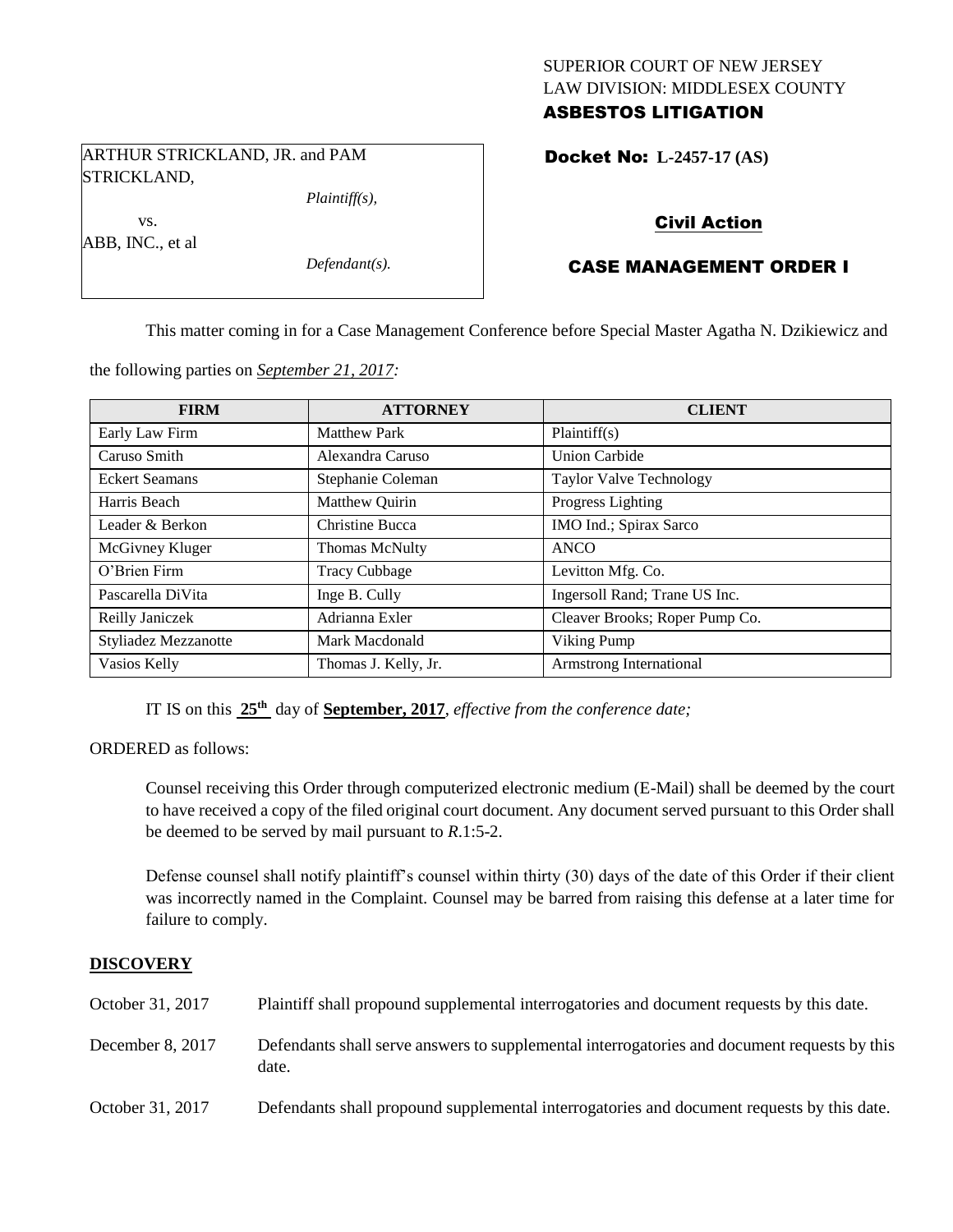| December 8, 2017  | Plaintiff shall serve answers to supplemental interrogatories and document requests by this<br>date.                                                                                                        |
|-------------------|-------------------------------------------------------------------------------------------------------------------------------------------------------------------------------------------------------------|
| January 31, 2018  | Fact discovery, including depositions, shall be completed by this date. Plaintiff's counsel shall<br>contact the Special Master within one week of this deadline if all fact discovery is not<br>completed. |
| February 28, 2018 | Depositions of corporate representatives shall be completed by this date.                                                                                                                                   |

### **EARLY SETTLEMENT**

February 28, 2018 Settlement demands shall be served on all counsel and the Special Master by this date.

#### **SUMMARY JUDGMENT MOTION PRACTICE**

| March 15, 2018 | Plaintiff's counsel shall advise, in writing, of intent not to oppose motions by this date. |
|----------------|---------------------------------------------------------------------------------------------|
|                |                                                                                             |

- March 29, 2018 Summary judgment motions shall be filed no later than this date.
- April 27, 2018 Last return date for summary judgment motions.

#### **MEDICAL DEFENSE**

- March 30, 2018 Plaint if shall serve medical expert reports by this date. March 30, 2018 Upon request by defense counsel, plaintiff is to arrange for the transfer of pathology specimens and x-rays, if any, by this date.
- July 16, 2018 Defendants shall identify its medical experts and serve medical reports, if any, by this date. In addition, defendants shall notify plaintiff's counsel (as well as all counsel of record) of a joinder in an expert medical defense by this date.

#### **LIABILITY EXPERT REPORTS**

- May 31, 2018 Plaintiff shall identify its liability experts and serve liability expert reports or a certified expert statement by this date or waive any opportunity to rely on liability expert testimony.
- July 16, 2018 Defendants shall identify its liability experts and serve liability expert reports, if any, by this date or waive any opportunity to rely on liability expert testimony.

#### **EXPERT DEPOSITIONS**

August 10, 2018 Expert depositions shall be completed by this date. To the extent that plaintiff and defendant generic experts have been deposed before, the parties seeking that deposition in this case must file an application before the Special Master and demonstrate the necessity for that deposition. To the extent possible, documents requested in a deposition notice directed to an expert shall be produced three days in advance of the expert deposition. The expert shall not be required to produce documents that are readily accessible in the public domain.

 $\_$  ,  $\_$  ,  $\_$  ,  $\_$  ,  $\_$  ,  $\_$  ,  $\_$  ,  $\_$  ,  $\_$  ,  $\_$  ,  $\_$  ,  $\_$  ,  $\_$  ,  $\_$  ,  $\_$  ,  $\_$  ,  $\_$  ,  $\_$  ,  $\_$  ,  $\_$  ,  $\_$  ,  $\_$  ,  $\_$  ,  $\_$  ,  $\_$  ,  $\_$  ,  $\_$  ,  $\_$  ,  $\_$  ,  $\_$  ,  $\_$  ,  $\_$  ,  $\_$  ,  $\_$  ,  $\_$  ,  $\_$  ,  $\_$  ,